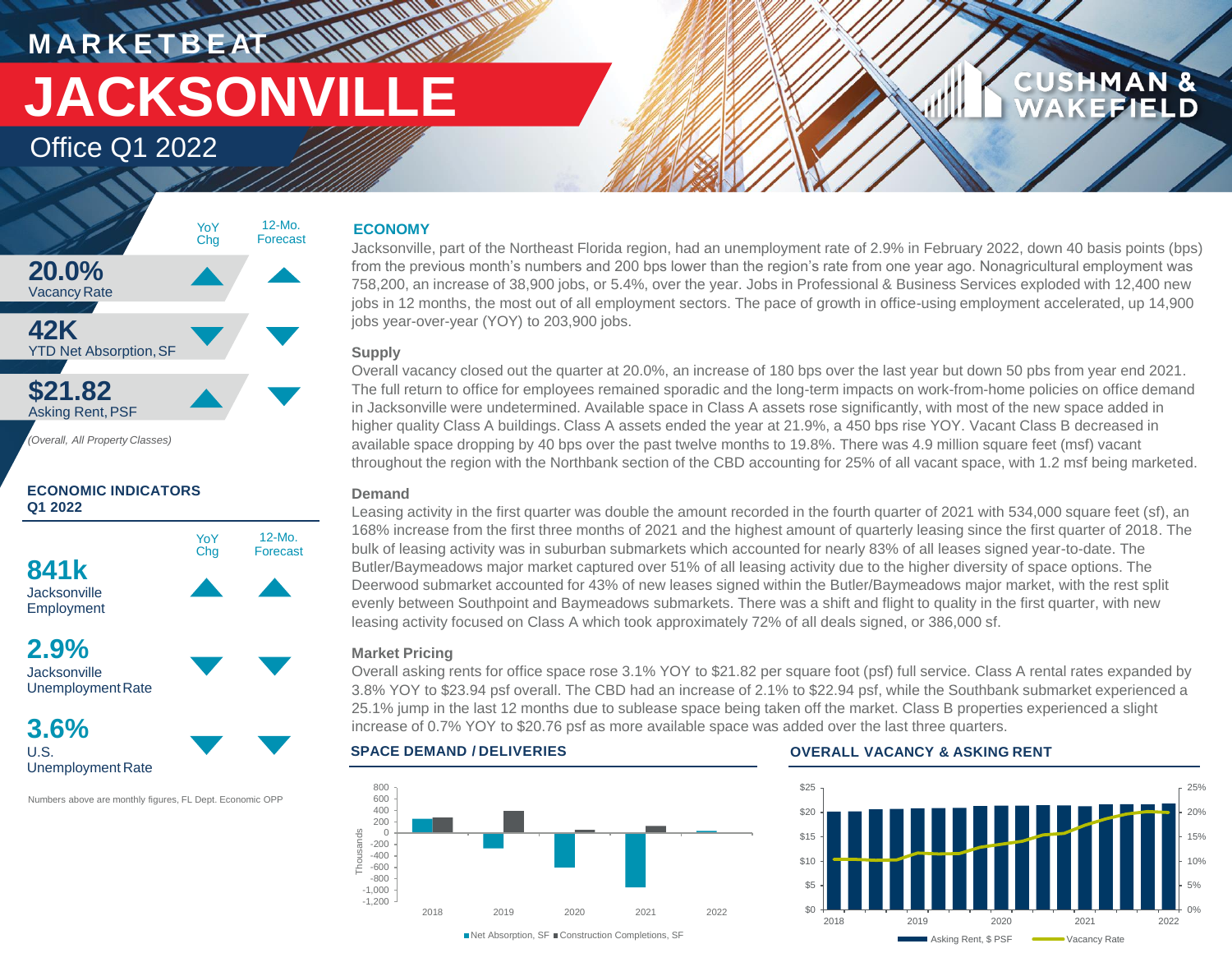### **MARKETBEAT 11 11 11 11 11 11 11 11** Office Q1 2022 **JACKSONVILLE**

## CUSHMAN &<br>WAKEFIELD

### **MARKET STATISTICS**

| <b>SUBMARKET</b>        | <b>INVENTORY</b><br>(SF) | <b>DIRECT VACANT</b><br>(SF) | <b>SUBLET VACANT</b><br>(SF) | <b>OVERALL</b><br><b>VACANCY RATE</b> | <b>CURRENT QTR</b><br><b>OVERALL NET</b><br><b>ABSORPTION</b> | <b>YTD OVERALL</b><br><b>ABSORPTION (SF)</b> | <b>YTD LEASING</b><br><b>ACTIVITY (SF)</b> | <b>UNDER CNSTR</b><br>(SF) | <b>OVERALL AVG</b><br><b>ASKING RENT</b><br>(ALL CLASSES)* | <b>OVERALL AVG</b><br><b>ASKING RENT</b><br>(CLASS A)* |
|-------------------------|--------------------------|------------------------------|------------------------------|---------------------------------------|---------------------------------------------------------------|----------------------------------------------|--------------------------------------------|----------------------------|------------------------------------------------------------|--------------------------------------------------------|
| Northbank               | 5,486,805                | 1,221,671                    | 78,876                       | 23.7%                                 | 4,036                                                         | 4,036                                        | 63,498                                     | 0                          | \$22.94                                                    | \$23.65                                                |
| Southbank               | 1,979,138                | 347,547                      | 96.448                       | 22.4%                                 | $-19.328$                                                     | $-19.328$                                    | 26,643                                     | 0                          | \$22.92                                                    | \$23.10                                                |
| <b>CBD</b>              | 7,465,943                | 1,569,218                    | 175,324                      | 23.4%                                 | $-15,292$                                                     | $-15,292$                                    | 90,141                                     | $\bf{0}$                   | \$22.94                                                    | \$23.51                                                |
| Arlington               | 713,884                  | 116,613                      | $\overline{0}$               | 16.3%                                 | 6,530                                                         | 6,530                                        | 7,630                                      | $\mathbf{0}$               | \$16.89                                                    | N/A                                                    |
| Beaches                 | 1,708,908                | 260,944                      | $\mathbf 0$                  | 15.3%                                 | 798                                                           | 798                                          | 5,641                                      | $\mathbf{0}$               | \$17.04                                                    | N/A                                                    |
| Mandarin                | 685,032                  | 144,796                      | 1,339                        | 21.3%                                 | $-15,424$                                                     | $-15,424$                                    | 10,516                                     | $\circ$                    | \$28.09                                                    | \$28.12                                                |
| Northside               | 30,000                   | $\mathbf{0}$                 | $\mathbf 0$                  | 0.0%                                  | 1,750                                                         | 1,750                                        | 1,750                                      | $\circ$                    | N/A                                                        | N/A                                                    |
| Orange Park/Clay County | 1,283,918                | 157,223                      | 49,908                       | 16.1%                                 | 36,473                                                        | 36,473                                       | 21,467                                     | $\circ$                    | \$23.24                                                    | \$26.53                                                |
| Southside               | 409,077                  | 137,241                      | $\overline{0}$               | 33.5%                                 | $-2,684$                                                      | $-2,684$                                     | 125,500                                    | $\mathbf{0}$               | \$21.92                                                    | N/A                                                    |
| St. John's County       | 458,272                  | 136,804                      | $\mathbf{0}$                 | 29.9%                                 | $-3,400$                                                      | $-3,400$                                     | $\circ$                                    | $\circ$                    | \$23.14                                                    | \$23.25                                                |
| Westside                | 115,549                  | 6,369                        | $\overline{0}$               | 5.5%                                  | $-3,741$                                                      | $-3,741$                                     | $\mathbf{0}$                               | $\circ$                    | \$14.30                                                    | N/A                                                    |
| Butler/Baymeadows       | 11,541,125               | 1,810,414                    | 316,469                      | 18.4%                                 | 37,004                                                        | 37,004                                       | 271,437                                    | $\overline{0}$             | \$21.12                                                    | \$23.77                                                |
| Deerwood Park           | 4,279,623                | 640.148                      | 21,133                       | 15.5%                                 | 67,516                                                        | 67,516                                       | 115,724                                    | 0                          | \$23.21                                                    | \$24.40                                                |
| Southpoint              | 3,225,401                | 489,231                      | 42,696                       | 16.5%                                 | $-57,517$                                                     | $-57,517$                                    | 84,532                                     | 0                          | \$21.34                                                    | \$24.29                                                |
| Baymeadows              | 4.036.101                | 681,035                      | 252,640                      | 23.1%                                 | 27.005                                                        | 27,005                                       | 71,181                                     | $\circ$                    | \$19.89                                                    | \$21.50                                                |
| <b>NON-CBD TOTALS</b>   | 16,945,765               | 2,770,404                    | 367,716                      | 18.5%                                 | 57,306                                                        | 57,306                                       | 443,941                                    | $\bf{0}$                   | \$21.18                                                    | \$24.66                                                |
| <b>TOTALS</b>           | 24,411,708               | 4,339,622                    | 543,040                      | 20.0%                                 | 42,014                                                        | 42,014                                       | 534,082                                    |                            | \$21.82                                                    | \$23.94                                                |

*\*Rental rates reflect full service asking*

| <b>CLASS</b>               | <b>INVENTORY</b><br>(SF) | <b>DIRECT VACANT</b><br>(SF) | <b>SUBLET VACANTA</b><br>(SF) | <b>OVERALL</b><br><b>VACANCY RATE</b> | <b>CURRENT QTR</b><br><b>OVERALL NET</b><br><b>ABSORPTION (SF)</b> | YTD OVERALL NET'<br><b>ABSORPTION (SF)</b> | <b>YTD LEASING</b><br><b>ACTIVITY (SF)</b> | <b>UNDER</b><br><b>CONSTRUCTION</b><br>(SF) | <b>DIRECT AVG</b><br><b>ASKING RENT</b> | <b>OVERALL AVG</b><br><b>ASKING RENT</b> |
|----------------------------|--------------------------|------------------------------|-------------------------------|---------------------------------------|--------------------------------------------------------------------|--------------------------------------------|--------------------------------------------|---------------------------------------------|-----------------------------------------|------------------------------------------|
| <b>CLASS A</b>             | 10,787,924               | 2,178,182                    | 182,851                       | 21.9%                                 | 31,155                                                             | 31,155                                     | 386,122                                    |                                             | \$23.94                                 | \$23.94                                  |
| <b>CLASS B</b>             | 10,977,861               | 816,059                      | 358,850                       | 19.8%                                 | 20,078                                                             | 20,078                                     | 132,003                                    |                                             | \$20.78                                 | \$20.76                                  |
| CLASS C                    | 2,645,923                | 345.381                      | 1,339                         | 13.1%                                 | $-9.219$                                                           | $-9.219$                                   | 15.957                                     |                                             | \$16.56                                 | \$16.59                                  |
| <b>JACKSONVILLE TOTALS</b> | 24,411,708               | 4,339,622                    | 543,040                       | 20.0%                                 | 42,014                                                             | 42,014                                     | 534,082                                    |                                             | \$21.89                                 | \$21.82                                  |

### **KEY LEASE TRANSACTIONS Q1 2022**

| <b>PROPERTY</b>         | <b>SUBMARKET</b>  | <b>TENANT</b>   |         | <b>TYPE</b> |
|-------------------------|-------------------|-----------------|---------|-------------|
| 100 Palmetto Park Place | St. John's County | TREACE          | 125,000 | New Deal    |
| 501 Riverside Avenue    | Northbank         | Morgan & Morgan | 50,884  | New Deal    |

*\*Renewals are not included in leasing activity*